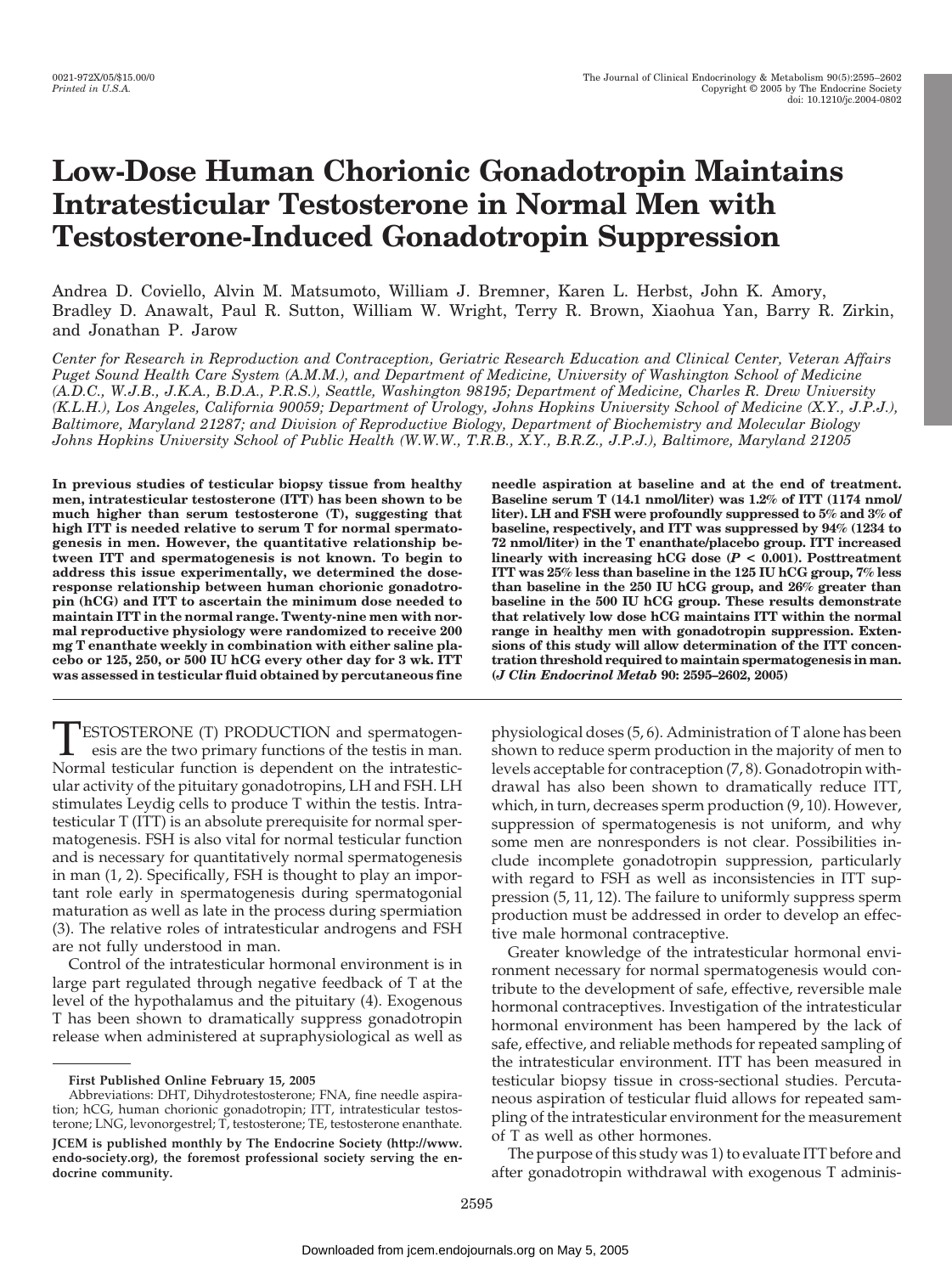tration in a dose known to induce azoospermia, and 2) to evaluate ITT levels in response to graded doses of human chorionic gonadotropin (hCG) for selective replacement of LH activity. Determining the dose-response relationship between hCG and ITT will allow future studies of the doseresponse relationship of ITT and spermatogenesis. Greater understanding of the effect of hCG on ITT will facilitate the design of future studies of the intratesticular hormonal microenvironment in relation to spermatogenesis with a focus on the ability to achieve uniform azoospermia for the ultimate goal of developing a successful male contraceptive.

## **Subjects and Methods**

# *Subjects*

The institutional review board for clinical investigation of University of Washington approved this study protocol before the initiation of this study. The study was conducted in the General Clinical Research Center facility at University of Washington Medical Center. Written informed consent was obtained from subjects before the screening evaluation.

Healthy men, aged 18-45 yr, with normal reproductive physiology were recruited for the study. Normal reproductive physiology was defined as normal physical exam, including testicular exam with Prader orchidometer; normal serum T, LH, and FSH; and sperm count more than 20 million/ml after 48 h of ejaculatory abstinence. Subjects had to be healthy as determined by medical history, physical examination, and clinical laboratory tests within normal limits. Exclusion criteria included chronic medical or mental illness, previous or current ethanol abuse, anabolic steroid use, abnormal screening laboratory tests, single functioning testicle in the scrotum, abnormal reproductive physiology as defined above, and participation in a hormonal contraceptive study within the past 6 months. Twenty-nine healthy men with a mean age of 24 yr (range, 18 – 41 yr) were randomly assigned to one of four treatment groups. All men were treated with T enanthate (TE), 200 mg im weekly, for rapid gonadotropin suppression in conjunction with a variable dose of hCG, delivered sc every other day for 3 wk: 0 (saline placebo), 125, 250, or 500 IU hCG. The placebo group served as the control group.

Blood was drawn at baseline and weekly during the 3-wk treatment phase. Serum T, LH, and FSH and sperm count were repeated 3 months after the start of the study to check for return to normal baseline status. Serum was separated by centrifugation and stored at  $-70$  C until assays for serum T, LH, FSH, and hCG levels were done at the end of the study. Testicular fluid was obtained through percutaneous aspiration, as described below, at baseline and after  $3 \text{ wK}$  of treatment with TE and hCG on d 21 (13). The first dose of hCG was given immediately after the first percutaneous fine needle aspirate of testicular fluid on d 0, and the last dose of hCG was delivered on d 20 of the study, the day before the second percutaneous fine needle aspirate of testicular fluid on d 21.

#### *Percutaneous testicular fluid aspiration*

Testicular fluid was sampled by percutaneous fine needle aspiration (FNA) at baseline and after 3 wk of treatment with TE and hCG. The testicular fluid collected by blind FNA is a mixture of interstitial fluid and seminiferous tubule fluid, although it is probably predominantly seminiferous tubule fluid because seminiferous tubules form the bulk of testicular volume. While developing this procedure, testicular fluid samples were analyzed microscopically to confirm the presence of sperm and, hence, seminiferous tubule fluid (13).

Subjects were placed in the supine position and appropriately draped. The skin over the spermatic cord was cleansed with alcohol on both sides. A cord block was then performed bilaterally with 1% buffered lidocaine injected around the spermatic cord. The skin overlying the anterior-superior portion of the testes was then cleansed with alcohol. A 19-gauge butterfly needle with tubing was attached to a 5-cc syringe via a three-way stopcock and inserted percutaneously into the anterior superior portion of the testicle. Negative pressure was created in the syringe with the three-way stopcock. The needle was held in place until an adequate amount of testicular fluid ( $>5 \mu$ l) was withdrawn into the tubing. The tubing was then clamped with a hemostat, and the needle

was withdrawn to eliminate reflux of fluid from within the tunica albuginea. The tubing with testicular fluid sample was immediately placed on ice. The aspirate procedure was then repeated on the contralateral testicle. Testicular fluid samples were withdrawn from the butterfly tubing, immediately placed on ice, and centrifuged at  $300 \times g$ . Supernatant fluid was stored at  $-70$  C. Right and left testicular fluid samples were pooled for ITT measurement. Two of the 29 individuals had insufficient testicular fluid from the second aspiration procedure for ITT measurement: one in the 125-IU hCG group and one in the 250-IU hCG group.

## *Serum hormones*

Serum LH and FSH were measured by immunofluorometric assay (Delfia, Wallac, Inc., Turku, Finland). All samples from a single individual were run in the same assay to eliminate differences due to interassay variation. The sensitivity of the LH assay was 0.019 IU/liter, and the intra- and interassay coefficients of variation for a midrange pooled value of 1.2 IU/liter were 3.2 and 12.5%, respectively. The sensitivity of the FSH assay was 0.016 IU/liter, with intra- and interassay coefficients of variation of 2.9 and 6.1%, respectively, for a midrange pooled value of 0.96 IU/liter. hCG had a cross-reactivity of 0.02% in the LH assay and was undetectable in the FSH assay.

The serum T assay was a solid phase RIA (Coat-A-Count total T assay, Diagnostic Products Corp., Los Angeles, CA), with a lower limit of detection of 0.14 nmol/liter. The interassay coefficient of variation was 4.9%, and the intraassay coefficient of variation was 8.2% for a midrange pooled value of 13.2 nmol/liter.

Serum hCG was measured with a time-resolved immunofluorometric assay (Delfia, Wallac, Inc.) with sensitivity of 0.5 IU/liter. Inter- and intraassay coefficients of variation were 3.2 and 4.1%, respectively, for a midrange pooled value of 72.8 IU/liter. The cross-reactivity with LH was less than 0.5%, 0.02% with FSH, and 0.08% with TSH.

All serum hormone assays were run in the same laboratory at University of Washington. Samples from the same individual were run simultaneously, and all assays were performed in duplicate.

#### *ITT*

Intratesticular fluid T was measured with a well-validated RIA (13– 18). For this assay, samples were extracted with diethyl ether, followed by measurement of T by RIA. [1,2,6,7,16,17-N-<sup>3</sup>H]T (specific activity, 140.9 Ci/mmol) was obtained from NEN Life Science Products (Wilmington, DE). Rabbit T antiserum was obtained from ICN Biomedicals, Inc. (Costa Mesa, CA). The sensitivity and intra- and interassay coefficients of variation of the RIAs for T were 10 pg/tube, 11.2%, and 9.6%, respectively. All samples for a given individual were assayed simultaneously, and all samples were assayed in the same laboratory at Johns Hopkins University. There were no apparent matrix effects in the intratesticular fluid assay. There was some minimal cross-reactivity  $(<5\%)$ of the antibody with dihydrotestosterone (DHT). Because DHT constitutes a very small percentage  $(\sim1-2\%)$  of the androgen present within the testes (9), the amount of DHT potentially measured with the assay in these samples was very small  $(\leq 1\%)$ .

#### *Semen analysis*

Semen samples were assessed for volume, then analyzed for total sperm count and sperm concentration. Sperm counts were determined by computer assisted semen analysis (Hamilton-Thorn IVOS, Beverly, MA). Semen analysis and sperm counts were not an end point in this study due to the 3-wk study timeframe.

## *Statistical analysis*

All hormone data were log-transformed for statistical analyses, then back-transformed for ease of presentation. Data are presented as the mean  $\pm$  sEM, except where noted otherwise. ANOVA was used to detect treatment effects within and across groups over time as well as across groups over single time points. Significant changes over time within groups were analyzed for change from baseline at individual time points with paired *t* tests. The Mann-Whitney rank-sum test was used for comparisons of ITT between groups. Simple and multiple linear regres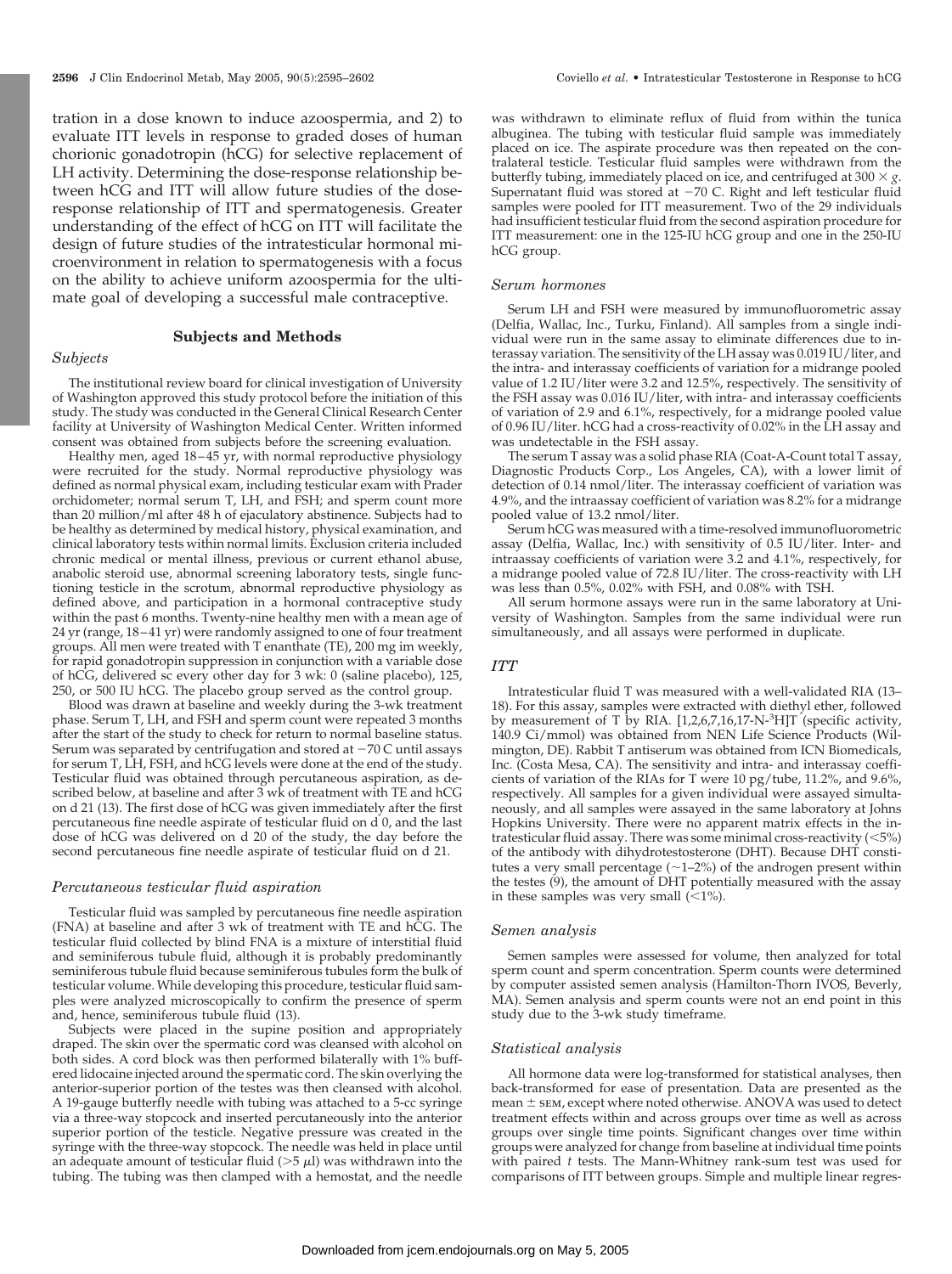sion analyses were used to examine the relationship between hormones and ITT. StatView version 5.0.1 (SAS Institute, Cary, NC) and Stata version 6.0 (StataCorp LP, College Station, TX) statistical software were used for analyses.  $\alpha$  was set at 0.05.

#### **Results**

The mean age of the subjects was  $24 \pm 1.3$  yr. There were no significant differences between groups at baseline in age, body mass index; sperm count; serum T, LH, or FSH; or ITT (Table 1). All 29 participants completed the study. The FNA procedure was well tolerated by all participants without significant discomfort. There were no significant adverse events during the study.

Compliance with TE injections was 100%. Of a total of 319 hCG/placebo sc injections in 29 participants over a 3-wk period, three were missed giving an overall drug compliance rate of 99.1%. The three missed sc injections were in three different participants, one in the placebo group and two in the 250-IU hCG group. The latter two individuals both missed a single 250-IU hCG dose early in the 3-wk treatment phase on d 5. Therefore, it is unlikely that the missed hCG doses significantly affected the intratesticular fluid T concentrations measured on d 21.

# *Serum hCG*

Serum hCG showed a dose-dependent increase during the 3-wk treatment phase among groups receiving hCG, with undetectable levels in the placebo group (Fig. 1). hCG was administered every other day, whereas serum hCG levels were measured once per week. Blood samples on d 7 and 21 were drawn about 24 h after hCG administration (note similar serum levels on d 7 and 21), whereas the blood samples drawn on d 14 were taken approximately 48 h after the last hCG dose and therefore represent a trough serum level during treatment. The lower serum hCG levels observed on d 14 in all three treatment groups were presumably due to the longer interval between the last hCG dose and the blood sample drawn on d 14 *vs.* d 7 and 21.

## *Serum T*

The mean serum T concentration for all volunteers before treatment was  $14.1 \pm 1.1$  nmol/liter (Table 1). Serum T was significantly elevated from baseline in all four groups by d  $7 (P < 0.0001)$ . The lowest hCG dose group had serum T levels similar to those in the placebo group, whereas higher serum levels were achieved in the two highest hCG groups, 250 and 500 IU (Fig. 2).



FIG. 1. Serum hCG during the treatment phase by group. Values are the means  $+$  SEM (*bars*). The placebo group  $\bullet$ ) had undetectable serum hCG. The graph depicts the increasing serum hCG levels achieved with increasing hCG dose. Serum hCG levels were measured 1 d after the last hCG dose on d 7 and 21 of the treatment phase and on 2 d after the last hCG dose on d 14 of the treatment phase.

### *Serum gonadotropins*

Serum LH and FSH were suppressed to less than 1.0 IU/ liter after 3 wk of treatment with hCG and TE. There were no differences in LH and FSH between treatment groups at baseline or at any time point during the treatment phase (Fig. 3). Mean LH was suppressed from  $4.11 \pm 0.37$  to  $0.21 \pm 0.03$ IU/liter (5% of baseline) on d 21. Mean FSH was suppressed from 2.83  $\pm$  0.37 to 0.09  $\pm$  0.01 IU/liter (3% of baseline) on d 21. Gonadotropin levels returned to normal baseline levels in all participants at the end of the recovery phase (data not shown).

### *ITT*

The mean weight of testicular fluid obtained from percutaneous aspiration was  $18 \pm 2$  mg (range, 1–188 mg). The mean baseline ITT concentration for all 29 participants before treatment was  $1174 \pm 79$  nmol/liter (range, 60-2080 nmol/ liter; Fig. 4A). TE administration combined with placebo hCG (saline) suppressed ITT 94%, from a mean of  $1234 \pm 179$ nmol/liter at baseline (range, 653-2080 nmol/liter) to  $72 \pm 10$ nmol/liter (range, 42–112 nmol/liter) after 3 wk of treatment  $(P < 0.001)$ . Intratesticular fluid T decreased in all seven subjects administered placebo hCG.

Simple linear regression showed a linear increase in ITT

**TABLE 1.** Baseline characteristics of 29 participants and by treatment group

|                            | Baseline $(n = 29)$ | hCG treatment group    |                  |                          |                  |
|----------------------------|---------------------|------------------------|------------------|--------------------------|------------------|
|                            |                     | $0 \text{ IU} (n = 7)$ | 125 IU $(n = 8)$ | $250 \text{ IU}$ (n = 7) | 500 IU $(n = 7)$ |
| Age $(yr)$                 | $24 \pm 1.3$        | $21 \pm 0.8$           | $27 \pm 2.5$     | $25 \pm 2.3$             | $25 \pm 3.4$     |
| $BMI$ (kg/m <sup>2</sup> ) | $25 \pm 0.6$        | $26 \pm 0.7$           | $26 \pm 2.3$     | $24 \pm 3.0$             | $24 \pm 2.2$     |
| Sperm count (millions/ml)  | $110 \pm 12$        | $107 \pm 34$           | $94 \pm 26$      | $132 \pm 11$             | $111 \pm 15$     |
| LH (IU/liter)              | $4.11 \pm 0.37$     | $3.57 \pm 0.35$        | $4.59 \pm 0.91$  | $4.04 \pm 0.96$          | $4.16 \pm 0.68$  |
| FSH (IU/liter)             | $2.83 \pm 0.37$     | $2.54 \pm 0.55$        | $3.91 \pm 0.99$  | $1.81 \pm 0.35$          | $2.91 \pm 0.74$  |
| Serum T (nmol/liter)       | $14.1 \pm 1.1$      | $14.8 \pm 1.3$         | $12.3 \pm 2.2$   | $15.3 \pm 1.5$           | $14.2 \pm 3.4$   |
| ITT (nmol/liter)           | $1174 \pm 79$       | $1234 \pm 179$         | $969 \pm 145$    | $1402 \pm 125$           | $1120 \pm 163$   |
|                            |                     |                        |                  |                          |                  |

Values are the mean  $\pm$  SEM. BMI, Body mass index.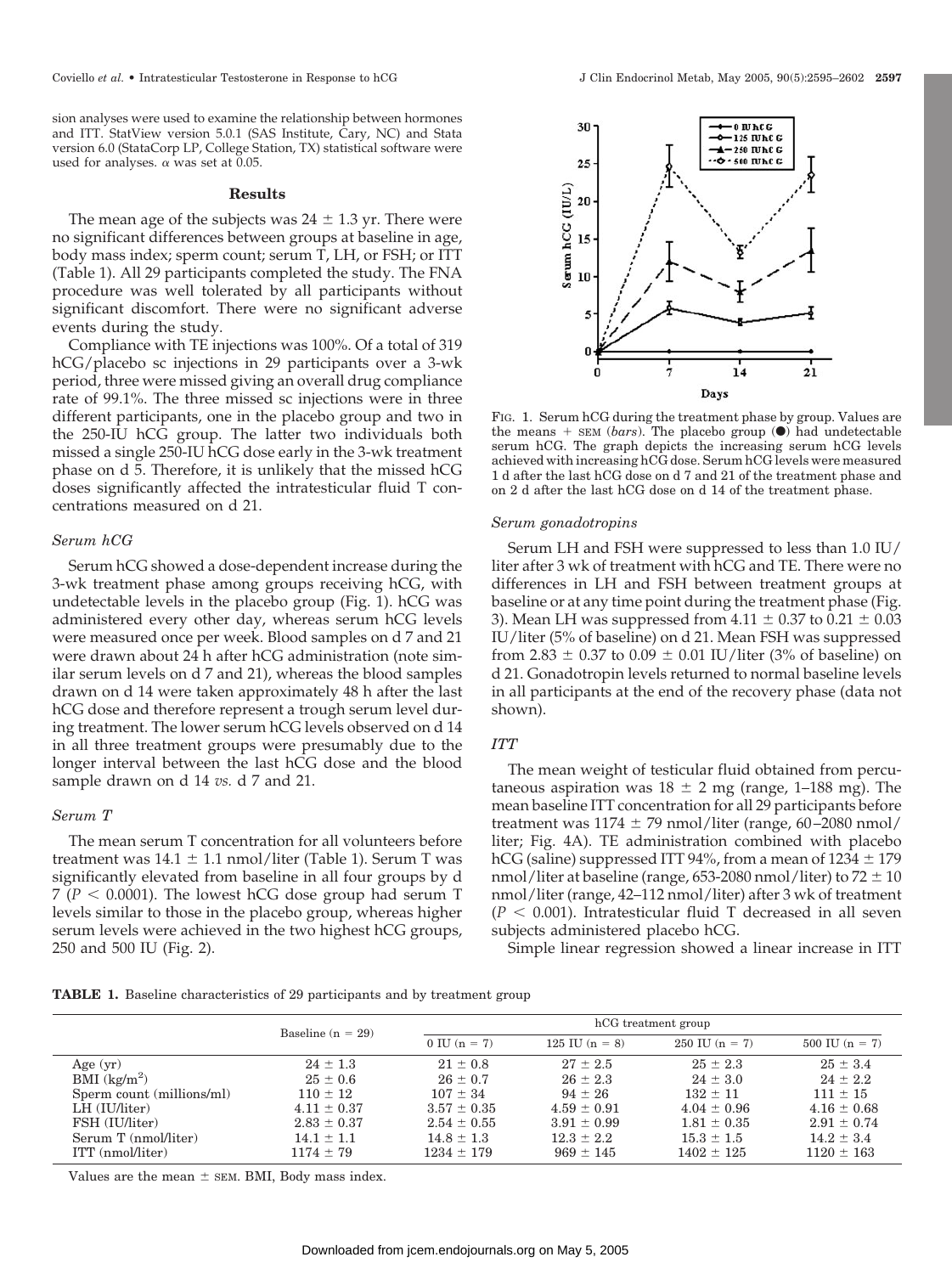

FIG. 2. Serum T during the treatment phase by group. Values are the mean + SEM (*bars*). The *shaded box* represents the normal reference range of serum T in healthy men for this assay. Serum T increased from baseline in all four groups in response to TE (200 mg, im, weekly;  $P < 0.05$ ) and remained elevated during the treatment phase. The two higher hCG dose groups  $(250 \text{ and } 500 \text{ IU}, \text{sc}, \text{every other day})$  had serum T levels above the normal range during the treatment phase.

with increasing hCG dose  $(P < 0.001)$  as well as increasing serum  $\text{hCG}$  ( $P < 0.001$ ; Fig. 4B). ITT decreased 25% in the 125-IU hCG/TE group from a mean of  $969 \pm 145$  nmol/liter (range, 60–1418 nmol/liter) to 726  $\pm$  144 nmol/liter (range, 97–1180 nmol/liter) after treatment, but was not statistically different from baseline ( $P > 0.05$ ). ITT decreased from baseline in five of these individuals, but increased in two; one subject in this group did not have sufficient fluid volume for analysis at the second aspiration.

ITT decreased by 7% in the TE/250-IU hCG group, from a mean of  $1402 \pm 125$  nmol/liter (range, 1089–1984 nmol/ liter) to  $1306 \pm 316$  (range, 608-2948 nmol/liter) after treatment, but was not statistically different from baseline ( $P >$ 0.05). ITT decreased in three individuals and increased in three individuals from baseline in this group; one subject in this group did not have sufficient fluid volume for analysis at the second aspiration.

ITT increased 26% in the TE/500-IU hCG group from a mean of  $1120 \pm 163$  nmol/liter (range, 383-1766 nmol/liter) to  $1409 \pm 286$  nmol/liter (range, 109-2267 nmol/liter) after treatment, but was not statistically different from baseline  $(P > 0.05)$ . ITT increased from baseline in five individuals and decreased in two individuals in this group.

All three hCG/TE groups had posttreatment ITT levels statistically significantly higher than the posttreatment ITT level in the placebo hCG/TE group ( $P < 0.01$ ).

## *Serum hCG and ITT (regression analysis)*

After 3 wk of treatment with hCG/TE, serum hCG showed a positive linear relationship with intratesticular fluid T. hCG was a statistically significant determinant of intratesticular fluid T when analyzed by hCG dose group ( $P < 0.001$ ) or by serum hCG level ( $P < 0.001$ ; Fig. 4B).



FIG. 3. A, Serum LH during the treatment phase by group. Values are the mean  $+$  sem (*bars*). There was no significant difference in baseline or treatment phase LH levels between groups. LH was suppressed to 5% of baseline by d 21 of the treatment phase. B, Serum FSH during the treatment phase by group. Values are the mean  $+$  SEM (*bars*). There was no significant difference in baseline or treatment phase FSH levels between groups. Mean FSH was suppressed to 3% of baseline by d 21 of the treatment phase.

## *Serum LH, FSH and ITT (regression analysis)*

After 3 wk of treatment with TE and hCG, serum LH was not predictive of ITT ( $P = 0.6$ ). Serum FSH was negatively correlated with ITT ( $P = 0.02$ ). However, neither posttreatment serum FSH  $(P = 0.41)$  nor serum LH  $(P = 0.93)$  was a predictor of ITT in the presence of serum  $hCG (P < 0.001)$  in multiple linear regression modeling.

## *Serum T and ITT*

Comparisons of serum and intratesticular T must be made with caution because T levels were measured by two different RIAs (described above), one for serum T and one for intratesticular fluid T. The mean baseline ITT concentration for all 29 participants before treatment (1174  $\pm$  79 nmol/liter) was approximately 80-fold higher than that of serum T  $(14.1 \pm 1.1 \text{ nmol/liter}$ ; Fig. 5). Although serum T increased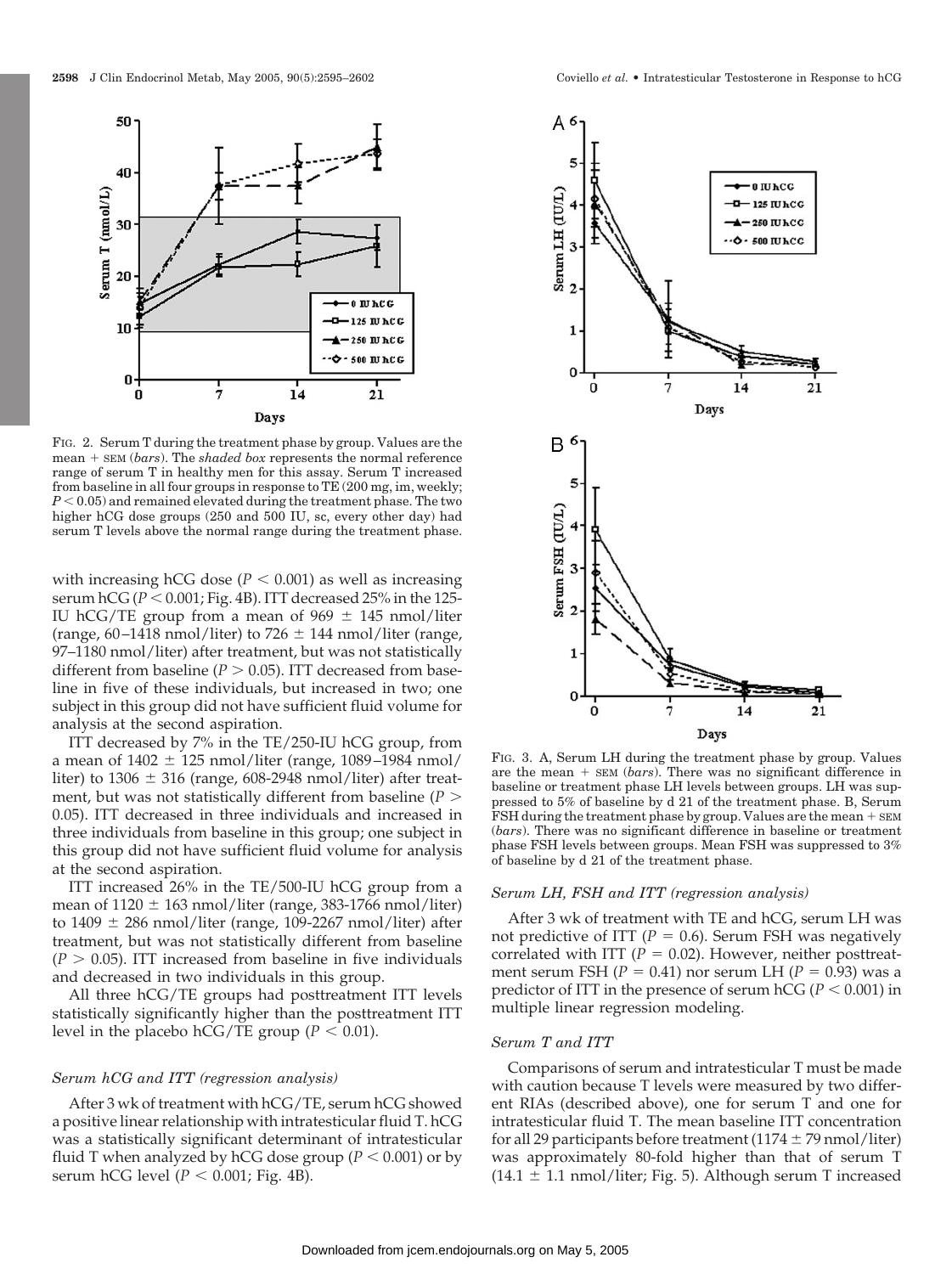

FIG. 4. A, Intratesticular fluid T levels at baseline and after 3 wk of therapy with TE (200 mg, im, weekly) plus saline placebo or hCG (125, 250, or 500 IU) sc every other day.  $\blacksquare$ , Mean baseline ITT levels;  $\mathbb{Z}$ , mean posttreatment ITT levels on d 21. The first column is the mean baseline ITT for all 29 participants before the start of TE/hCG treatment. The remaining four pairs of columns show baseline and posttreatment ITT by hCG dose group. There was no difference in baseline ITT among the four treatment groups. Posttreatment ITT levels differed (by ANOVA,  $P < 0.001$ ).  $\check{\cdot}$ , Posttreatment ITT was significantly lower than baseline ITT in the TE and placebo hCG group  $(P < 0.001)$ . Posttreatment ITT was not statistically different from baseline values in the three hCG dose groups (125, 250, and 500 IU). Values are the  $mean + SEM (bars)$ . All three hCG dose groups had posttreatment ITT levels that were significantly higher than the posttreatment ITT level in the TE plus placebo group. B, Serum hCG demonstrates a positive linear relationship with ITT after 3 wk of treatment with TE and hCG by simple linear regression  $(P < 0.0001)$ . The data presented are raw data. Simple linear regression performed with log-transformed data yielded  $r^2 = 0.76$  ( $P < 0.0001$ ). Serum hCG remained the only statistically significant predictor of ITT in multiple linear regression models including serum T, LH, and FSH.

from baseline in all groups ( $P < 0.05$ ), ITT remained significantly higher than serum T in all four groups after treatment  $(P < 0.05;$  Fig. 5). After 3 wk of TE/hCG treatment, serum T



FIG. 5. Comparison of serum T and ITT levels at the end of the treatment phase.  $\blacksquare$ , Serum T;  $\mathbb Z$ , ITT. Values are mean with SEM bars. The first pair of columns to the *left* show the mean baseline serum T and ITT levels for all 29 participants. The four pairs of columns to the  $right$  show the mean serum T and ITT levels for the four treatment groups on d 21 after 3 wk of TE plus saline placebo or hCG treatment. Serum T increased in all four treatment groups from baseline (*P* 0.05), but remained lower than posttreatment ITT levels in all four groups  $(P < 0.05)$ . Although posttreatment ITT was higher than serum T levels in all four groups, the high ITT to serum T gradient seen at baseline  $(84\times)$  was not maintained during the treatment phase. There was a 2- to 3-fold gradient in the placebo group, a 28-fold gradient in the 125-IU hCG group, a 29-fold gradient in the 250-IU hCG group, and 32-fold gradient in the 500-IU hCG group. Comparisons of serum T and ITT must be made with caution, given that T levels were measured by two different RIAs, one for serum samples and one for intratesticular fluid (see *Subjects and Methods* for assay details).

showed a positive linear relationship with ITT ( $P = 0.002$ ). However, hCG dose appeared to be the more significant determinant of ITT. In a multiple linear regression model, serum  $T(P = 0.7)$  became an insignificant predictor of ITT in the presence of hCG ( $P < 0.001$ ).

## **Discussion**

A significant intratesticular fluid to serum T gradient was observed in this group of young normal men at baseline. In this study, serum T was 1.2% of ITT, an 84-fold gradient. A similar testicular to serum gradient has been reported in studies of testicular biopsy tissue in the 1970s (19) as well as more recently (9, 13). However, the absolute ITT levels reported in testicular homogenates are higher than the ITT levels found in the testicular fluid aspirates in this study. This difference is probably the result of the release of cellular T stores in testicular homogenates compared with secreted T in fluid aspirates obtained with minimal cellular disruption. Normal intratesticular fluid T concentrations were maintained by low doses of hCG (125, 250, and 500 IU every other day for 3 wk) in men with gonadotropin suppression from exogenous T. Presumably, normal ITT levels within the testis should support normal spermatogenesis.

A similar intratesticular to serum T gradient is seen in the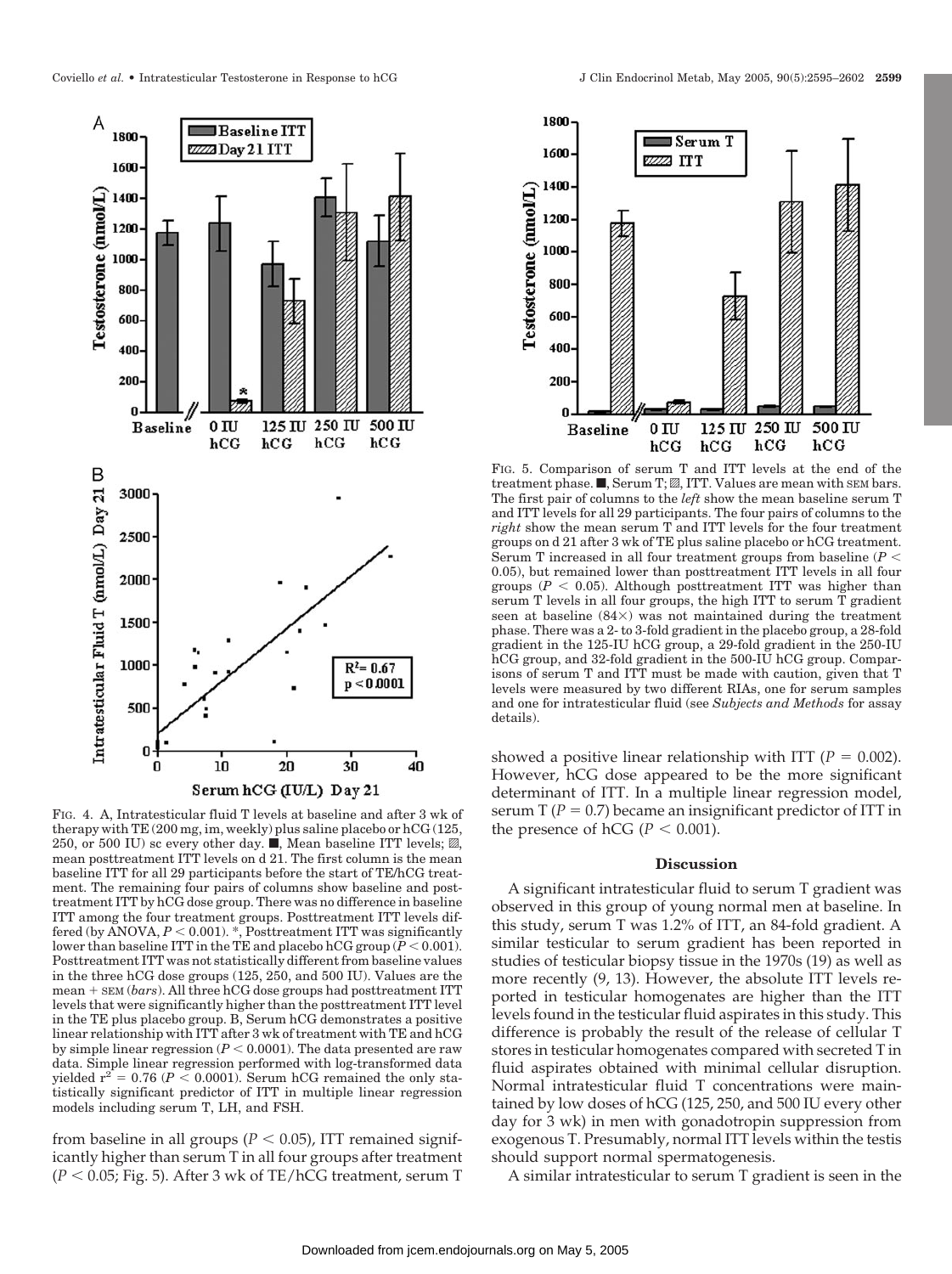rat (17). Rat models of spermatogenesis have shown a testis to serum T gradient with 100-fold higher T levels within the testis (17). The high ITT levels are in excess of the ITT concentration needed to support normal spermatogenesis; ITT can be reduced to 20% of normal levels without impacting normal spermatogenesis in the rat (16). However, below this threshold there is a direct quantitative relationship between ITT and sperm production. High doses of exogenous T can restore spermatogenesis in the rat (20 –23). Additionally, replacing ITT by injecting microspheres containing T directly into the rat testis restored ITT levels as well as spermatogenesis to normal (24). In the rat, the high ITT levels have been shown to exceed the ITT level necessary for normal spermatogenesis. The threshold ITT concentration necessary for normal spermatogenesis in the rat is more than twice the normal serum T concentration (16). Similar studies in man have been limited by the inability to reliably assess the intratesticular microenvironment repeatedly. Studies relying on testicular biopsy have been cross-sectional in design, with the comparison of ITT levels across individuals who have undergone various hormonal manipulations. This study design is biased by the high variability in ITT between individuals. Percutaneous aspiration of testicular fluid has allowed us to perform a longitudinal study, with repeated assessment of the intratesticular hormonal environment in men, which allows for the serial assessment of ITT in response to hormonal manipulation.

Previous studies have shown that weekly administration of either 200 or 300 mg T, im, maximally suppresses gonadotropin secretion (6); moreover, these doses of T inhibit gonadotropin secretion within 2–3 d of administration (25). As expected, we observed that serum gonadotropin levels were significantly reduced by exogenous T in this study. Gonadotropin suppression without hCG administration caused dramatic reductions in ITT (94%) from baseline in the TE and placebo hCG group. Exogenous TE (200 mg weekly) has also been shown to reduce sperm production to azoospermic levels in approximately 70% of Caucasian men (7, 8). Spermatogenesis was not assessed in this 3-wk study, but in a previous study of normal men  $(n = 7)$  with gonadotropin suppression induced with 6 months of T and a progestin, levonorgestrel (LNG), intratesticular fluid T was suppressed 98% from baseline (15). Intratesticular fluid T levels in these men after 6 months of TE plus LNG treatment were similar to their baseline serum T levels. In this group of seven men, ITT levels suppressed to levels approximating their baseline serum T levels were coincident with suppressed spermatogenesis. The addition of progestins to exogenous T has been shown to enhance gonadotropin suppression and azoospermia in a greater proportion of men (26 –28) than T alone. The ITT levels (13 nmol/liter) in this small study were lower than the ITT levels in the TE/placebo hCG group in the current study (72 nmol/liter). The lower ITT levels may relate to the longer treatment phase (6 months *vs.* 3 wk), the additive effect of LNG to LH suppression, or other inhibitory effects of progestins within the testis. Although this low ITT level (13 nmol/liter) appeared to be insufficient to maintain spermatogenesis, the minimum ITT concentration required for normal spermatogenesis in men is unknown.

The quantitative use of hCG to selectively replace LH

activity within the testis would allow for manipulation of the intratesticular androgenic environment, thereby enabling a study of the quantitative relationship between ITT and spermatogenesis. In this study, hCG increased the ITT concentration, presumably through stimulation of Leydig cell steroidogenesis. The dose of hCG required to maintain baseline ITT concentrations in men with maximal gonadotropin suppression is significantly lower than that historically used in the treatment of infertility due to hypogonadotropic hypogonadism.

A review of the literature reveals a broad range of relatively high doses of gonadotropin replacement using hCG ranging from 1250 IU three times weekly to 3000 IU twice weekly (29 –32). Even higher doses of hCG (5000 IU, three times per week) have been shown to be safe in experimental models of gonadotropin withdrawal (33, 34). Regimens of 2000 IU administered im two or three times weekly have been used with hCG dose adjustment according to serum T levels with a goal of normal physiological serum T levels (32, 35, 36). This approach is based on the assumption that if normal serum T levels were established by hCG administration, ITT concentrations would be sufficient to support normal spermatogenesis. However, ITT was never directly assessed in these studies. The minimum hCG dose needed to restore ITT to levels sufficient for initiating and maintaining spermatogenesis is not known.

All three hCG groups in this study (125, 250, and 500 IU, given every other day) maintained ITT at levels statistically indistinguishable from baseline. These doses are 10 –20% of the doses commonly used in male infertility treatment (1250 – 2000 IU, two or three times weekly). Endocrinologists and andrologists have been aware that the doses of hCG traditionally used to treat certain types of infertility are supraphysiological and may expose patients to high levels of T and estradiol, with the consequent risk of clinically significant gynecomastia (37). The ability to prescribe hCG doses at lower levels to target normal serum and ITT and normal spermatogenesis would be useful for this patient population.

However, men rendered hypogonadotropic with exogenous T administration are different from men with infertility due to hypogonadotropic hypogonadism in two important ways. First, the study participants started with normal gonadotropin levels and were treated with high dose TE to induce gonadotropin withdrawal at the same time they were treated with hCG with the aim of maintaining ITT. In contrast, hypogonadotropic infertile men are treated with either T replacement or hCG for fertility, but not both simultaneously. The weekly administration of TE raised serum T levels significantly in all groups and may have resulted in higher ITT concentrations than would have been observed in a patient with hypogonadotropic hypogonadism receiving hCG therapy alone. Second, in the clinical setting, ITT production and spermatogenesis have to be induced after a prolonged period of gonadotropin deficiency. Therefore, the low-dose hCG used in this study may not normalize ITT in hypogonadotropic infertile men. However, lower hCG doses than those traditionally used may be sufficient to restore spermatogenesis.

The effect of TE 200 mg, im, weekly alone on ITT was demonstrated in the placebo hCG group. After 3 wk of ther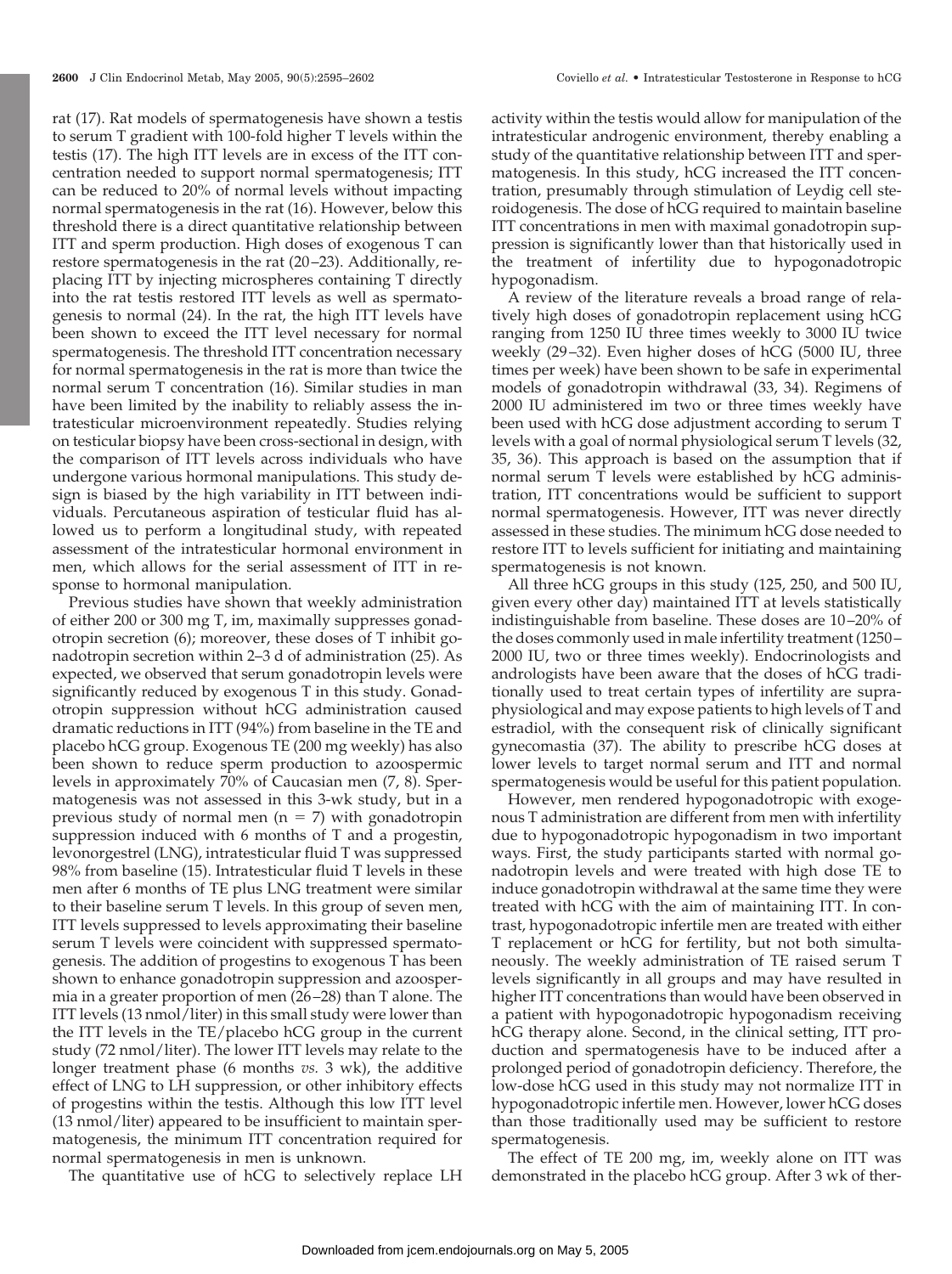apy with TE alone, the ITT concentration (72 nmol/liter) was approximately 2.5-fold higher than the serum T concentration (27 nmol/liter). After 3 wk, LH was significantly suppressed (5% of baseline). Presumably, intratesticular production of T by Leydig cells was markedly reduced in the absence of LH activity. The serum T level at this time was high normal at 27 nmol/liter, but it is unclear how a peripheral source of T would concentrate in the testis to result in a concentration higher than that found in serum. The higher ITT relative to serum T after 3 wk of TE alone in this study cannot be explained on the basis of androgen-binding proteins, because in man the concentration of SHBG in the human testis and serum are not significantly different (13). Both LH and FSH were suppressed significantly from baseline (5 and 3%, respectively), but not to undetectable levels. It is possible the low levels of gonadotropin activity are responsible for persistent low levels of ITT and/or spermatogenesis. However, serum LH ( $P = 0.93$ ) was not a statistically significant determinant of ITT in the presence of serum  $hCG$  ( $P < 0.001$ ) in a multiple linear regression model (overall model,  $P < 0.0001$ ). It is possible that the Leydig cells were producing small amounts of T at 3 wk despite LH withdrawal. Spermatogenesis has been shown to be present in the LH receptor knockout mouse despite absent LH activity and very low ITT levels. Low-level residual ITT and FSH activity is believed to be responsible for spermatogenesis in this mouse model (38). It is possible that other factors become physiologically relevant in the low T intratesticular microenvironment in humans, such as low level FSH activity or increased DHT activity due to up-regulation of the enzyme  $5\alpha$ -reductase (9). However, although posttreatment serum FSH was negatively linearly associated with ITT in simple linear regression analysis, serum FSH  $(P = 0.41)$  was not a significant predictor of ITT in the presence of serum hCG  $(P < 0.001)$  in a multiple linear regression model (overall model,  $P < 0.0001$ ).

Studies of the intratesticular hormonal environment can be undertaken if we can develop a model in which we can reliably control the ITT concentration. Clamping the pituitary with exogenous hormones and/or GnRH receptor analogs (39 – 41) allows for the selective replacement of gonadotropins to determine the relative contributions of intratesticular androgens and FSH in normal spermatogenesis. Clearly, low-dose hCG can restore ITT to normal levels in men with gonadotropin suppression from exogenous T administration. Although there was no statistically significant difference in ITT among the 125-, 250-, and 500-IU hCG dose groups in pairwise comparisons, there was a linear increase in ITT with increasing hCG dose, which was statistically significant by simple linear regression  $(P < 0.001)$ . The 250-IU dose group had posttreatment ITT levels closest to their baseline levels of all the groups, with a posttreatment ITT 7% lower than their baseline ITT. However, the two higher hCG groups (250 and 500 IU) had higher serum T during TE/hCG treatment than the TE/placebo group or the TE/125-IU hCG group. The ITT concentration achieved with TE/125-IU hCG (group 2) was also not statistically different from baseline, and this group had lower serum T than the two higher hCG dose groups. The contribution of serum T to ITT levels is not clear, and these results must be interpreted

with caution, given that different immunoassays were used to measure T in serum and intratesticular fluid.

In summary, assessment of the testicular hormonal environment through percutaneous fluid aspiration has shown a similar testis to serum T gradient as previous testicular biopsy studies in men and rats. Additionally, low doses of hCG maintain baseline levels of ITT in men with gonadotropin withdrawal from exogenous T administration. Lower doses of hCG may be as effective in treating male infertility due to hypogonadotropism as the higher doses used historically. Selective replacement of LH activity with low-dose hCG, as demonstrated in this study, will allow the design of future studies investigating the relative roles of intratesticular androgens and FSH in the control of human spermatogenesis. Such work will be applicable to the goal of developing uniformly effective male contraception.

#### **Acknowledgments**

Received April 29, 2004. Accepted February 9, 2005.

Address all correspondence and requests for reprints to: Dr. Andrea D. Coviello, Feinberg School of Medicine, Northwestern University, Tarry 15-751, 303 East Chicago Avenue, Chicago, Illinois 60611-3008. E-mail: a-coviello@northwestern.edu.

This work was supported by National Institutes of Health (NIH) Grant HD44258 (to B.R.Z. and J.P.J.), the National Institute of Child Health and Human Development, NIH, through Cooperative Agreements U54HD36209 (to B.R.Z. and J.P.J.) and U54HD12629 (to A.M.M. and W.J.B.) as part of the Specialized Cooperative Centers Program in Reproduction Research, Grant U54HD42454 (to A.D.C., W.J.B., J.K.A., and B.D.A.), and Reproductive Biology Training Grant T32HD07453 (to A.D.C.). A portion of this work was conducted through the Clinical Research Center at the University of Washington supported by NIH Grant M01RR00037.

#### **References**

- 1. **Matsumoto AM, Bremner WJ** 1989 Endocrine control of human spermatogenesis. J Steroid Biochem 33:789 –790
- 2. **Matsumoto AM, Karpas AE, Bremner WJ** 1986 Chronic human chorionic gonadotropin administration in normal men: evidence that follicle-stimulating hormone is necessary for the maintenance of quantitatively normal spermatogenesis in man. J Clin Endocrinol Metab 62:1184 –1192
- 3. **McLachlan RI, O'Donnell L, Meachem SJ, Stanton PG, de Kretser DM, Pratis K, Robertson DM** 2002 Identification of specific sites of hormonal regulation in spermatogenesis in rats, monkeys, and man. Recent Prog Horm Res 57: 149 –179
- 4. **Sheckter CB, Matsumoto AM, Bremner WJ** 1989 Testosterone administration inhibits gonadotropin secretion by an effect directly on the human pituitary. J Clin Endocrinol Metab 68:397– 401
- 5. **Anderson RA, Wallace AM, Wu FC** 1996 Comparison between testosterone enanthate-induced azoospermia and oligozoospermia in a male contraceptive study. III. Higher 5α-reductase activity in oligozoospermic men administered supraphysiological doses of testosterone. J Clin Endocrinol Metab 81:902–908
- 6. **Matsumoto AM** 1990 Effects of chronic testosterone administration in normal men: safety and efficacy of high dosage testosterone and parallel dose-dependent suppression of luteinizing hormone, follicle-stimulating hormone, and sperm production. J Clin Endocrinol Metab 70:282-287
- 7. **WHO** 1990 Contraceptive efficacy of testosterone-induced azoospermia in normal men. Lancet 336:955–959
- 8. **WHO** 1996 Contraceptive efficacy of testosterone-induced azoospermia and oligospermia in normal men. Fertil Steril 65:821– 829
- 9. **McLachlan RI, O'Donnell L, Stanton PG, Balourdos G, Frydenberg M, de Kretser DM, Robertson DM** 2002 Effects of testosterone plus medroxyprogesterone acetate on semen quality, reproductive hormones, and germ cell populations in normal young men. J Clin Endocrinol Metab 87:546 –556
- 10. **McLachlan RI, O'Donnell L, Meachem SJ, Stanton PG, de Pratis K, Robertson DM** 2002 Hormonal regulation of spermatogenesis in primates and man: insights for development of the male hormonal contraceptive. J Androl 23:149 –162
- 11. **Wallace EM, Gow SM, Wu FC** 1993 Comparison between testosterone enanthate-induced azoospermia and oligozoospermia in a male contraceptive